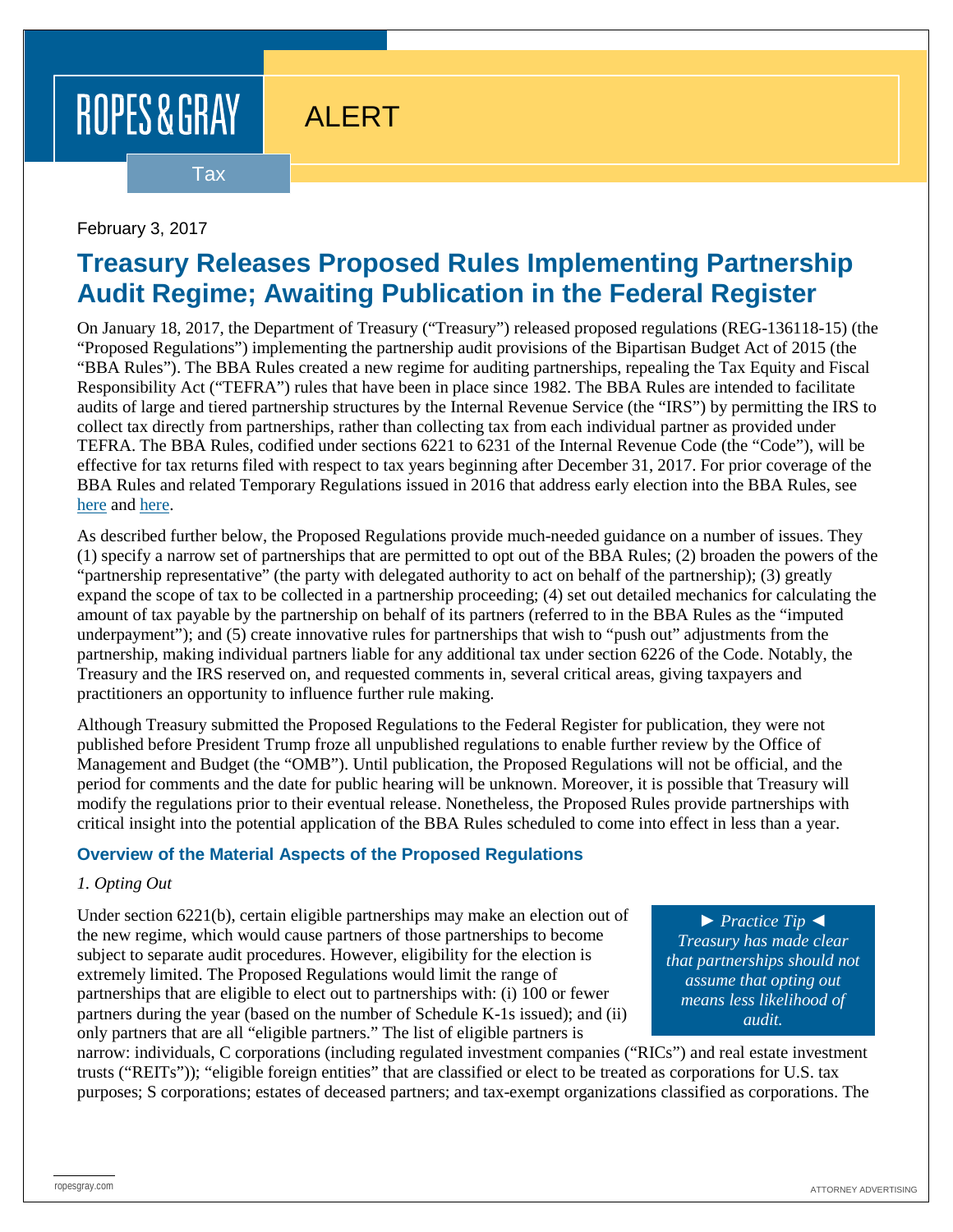February 3, 2017

ALERT | 2

Proposed Regulations expressly exclude from the definition of "eligible partners," partnerships, trusts, foreign entities that are not eligible foreign entities, disregarded entities, nominees or other similar persons that hold an interest on behalf of another person, and estates that are not estates of a deceased partner.

► *Practice Tip* ◄

*Although an election out of the BBA Rules is valid until a partnership is notified otherwise by the IRS, partnerships should consider engaging in significant diligence into the status of partners, and should consider adding contractual provisions requiring notice of changes in entity classification to ensure successful opt-outs.*

To ensure that the opt-out rules are not abused, the IRS intends to carefully scrutinize opt-out decisions, particularly where (1) two or more partnerships could be recast as having formed one or more constructive or *de facto* partnerships; (2) profits or losses of one partnership are determined in whole or in part by reference to the profits or losses of another partnership; and (3) taxpayers allege a structure other than a partnership was created (for example, the co-ownership of property).

### *2. Partnership Representative*

The Proposed Regulations define the BBA's requirement that a partnership representative have a "substantial presence" in the United States and the capacity to act on behalf of the partnership. A person has a substantial presence in the United States if they are able to meet in person with the IRS in the United States at a reasonable time and place, have a street address in the United States and a telephone number with a United States area code where they can be reached, and have a U.S. taxpayer identification number ("TIN"). Unlike under TEFRA, the partnership representative need not be a partner in the partnership. The partnership may appoint a legal entity as the partnership representative, including the partnership's management company, so long as that entity

► *Practice Tip* ◄ *The new rules will make it difficult to change the partnership representative in the absence of an IRS audit. Consideration should be given to contractual provisions requiring a partnership representative or designated individual to tender its resignation when an audit commences.*

identifies and appoints an individual with a substantial presence in the United States to act on its behalf.

#### ► *Practice Tip* ◄

*Partners have significantly fewer regulatory protections under the BBA compared to the TEFRA regime. Accordingly, partners may place a higher premium on contractual provisions providing for notice of an IRS audit and opportunity to participate in the audit process.*

A partnership must designate a partnership representative on its return for each taxable year. A designation for a partnership taxable year remains in effect until the partnership representative resigns, the partnership revokes the designation, or the IRS determines that the designation is not in effect. The Proposed Regulations provide that a partnership representative may not be changed (either by resignation or revocation) until the IRS issues a notice of administrative proceeding to the partnership, or the partnership files a valid administrative adjustment request for a valid purpose other

than changing the partnership representative.

If a partnership representative has not been designated, the IRS may select any person to serve as a partnership representative, and will take into consideration whether the person is a partner in the partnership, either in the reviewed year or at the time the designation is made. The IRS may also consider the views of the partners having a majority interest in the partnership, the general knowledge of the person in tax matters and the administrative operation of the partnership, the person's access to the books and records of the partnership, and whether the person is a United States person.

► *Practice Tip* ◄

*Given the seemingly unfettered authority of the partnership representative, partnerships should consider contractually protecting themselves vis-à-vis a partnership representative that ceases to be a partner, employee, or officer of the partnership.*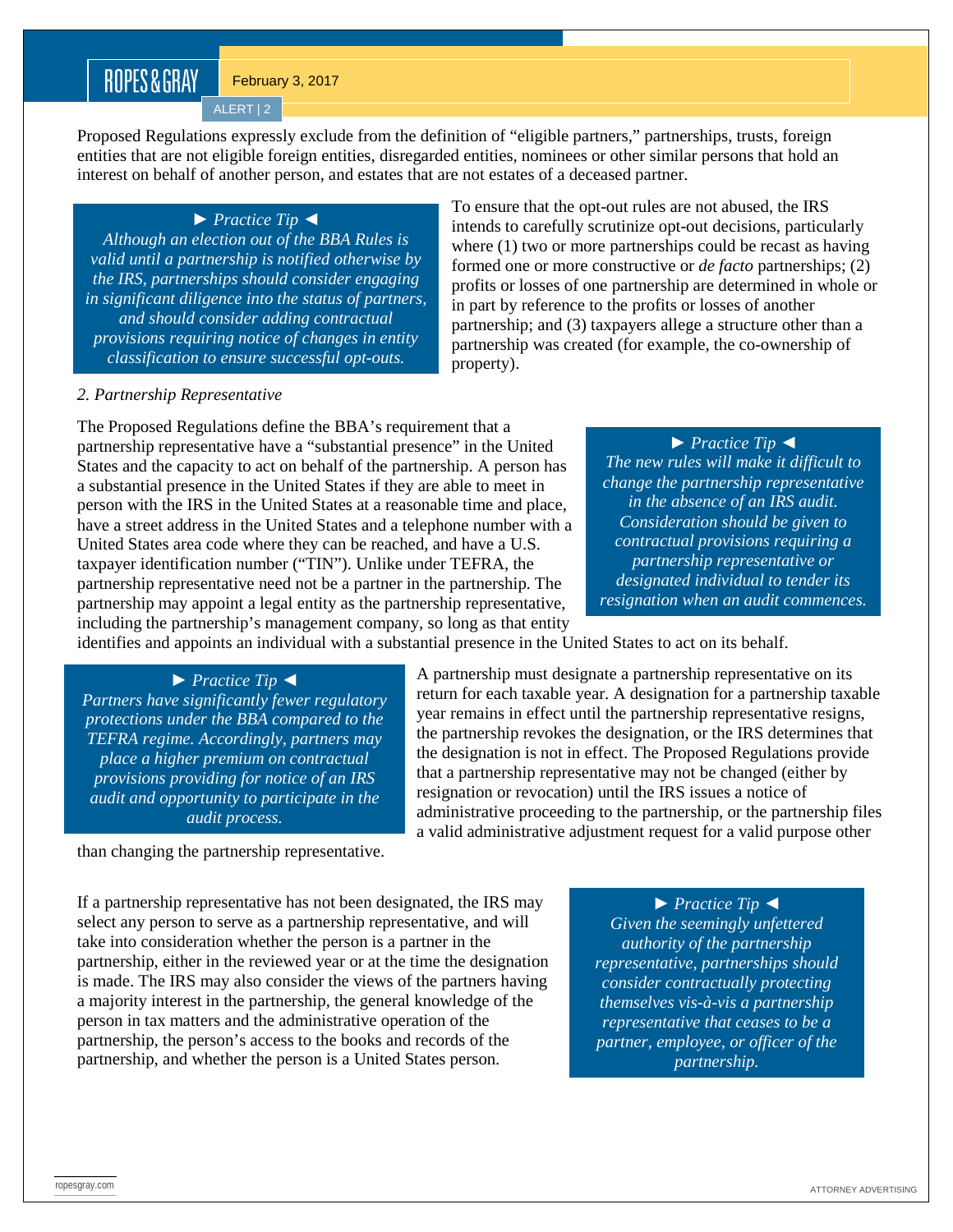February 3, 2017

ALERT | 3

In a significant departure from TEFRA, the new rules also broaden the powers of the partnership representative. All partners, including indirect partners, are bound by the actions of the partnership representative and by any final decision in proceedings brought under the new audit regime. Unless the IRS consents, only the partnership representative may participate in an examination or other proceeding involving the partnership. The partnership representative has the power to (1) agree to a settlement with the IRS, (2) accept a notice of final partnership adjustment ("FPA"), (3) make a push-out election under section 6226, and (4) request an extension of the period for adjustments under section 6235.

► *Practice Tip* ◄ *Since, unlike TEFRA, the BBA Rules do not impose any notice requirements on the partnership representative, partnership agreements should incorporate such provisions.*

There are limited opportunities for partnerships to modify these powers. The Proposed Regulations provide that any action taken by the partnership representative is valid and binding on the partnership for purposes of tax law regardless of any other provision of state law, partnership agreement, or any other document or agreement.

#### *3. Scope*

The Proposed Regulations adopt an expansive definition of the tax that may be collected from the partnership. Section 6221 requires that any tax attributable to "any adjustment to items of income, gain, loss, deduction or credit of a partnership (and any partners' distributive share thereof)" be determined at the partnership level. The Proposed Regulations interpret "items of income, gain, loss, deduction, or credit" to mean all items and information required to be shown, or reflected, on a partnership return and any other forms required for the applicable taxable year, and any information in the partnership's books and records for such taxable year, including, among other things

- the character, timing, source and amount of the partnership's income, gain, loss, deductions, and credits;
- the character, timing and source of the partnership's activities;
- the value, amount, and character of partnership contributions;
- the partnership's basis in its assets and the character, type, and value thereof;
- the amount and character of partnership liabilities, including whether a liability is recourse or nonrecourse;
- any elections made by the partnership, and the consequences or effects of those elections; and
- partner capital accounts.

A partner may treat these items inconsistently. However, absent a final binding action under the BBA Rules, they must first notify the IRS, or they could be subject to an automatic assessment of additional tax in the same manner as a mathematical or clerical error. Self-employment taxes, Medicare taxes on unearned income, foreign withholding taxes, taxes on foreign accounts, and taxes reported on consolidated returns are excluded from the new rules, but determinations pursuant to an audit conducted under the new regime can be relied upon by the IRS for purposes of making determinations with respect to such other taxes. The Proposed Regulations also clarify that any defenses to penalties or other additions to tax must generally be raised by the partnership representative at the partnership proceeding, prior to a final determination with respect to the applicable items.

## *4. Imputed Underpayment Calculation*

If a partnership's allocation of liabilities to a partner is adjusted in a manner that increases the partner's tax liability, the increase is collected at the partnership level by calculating an imputed underpayment. The Proposed Regulations provide significant new guidance regarding the calculation of the imputed underpayment, including basing the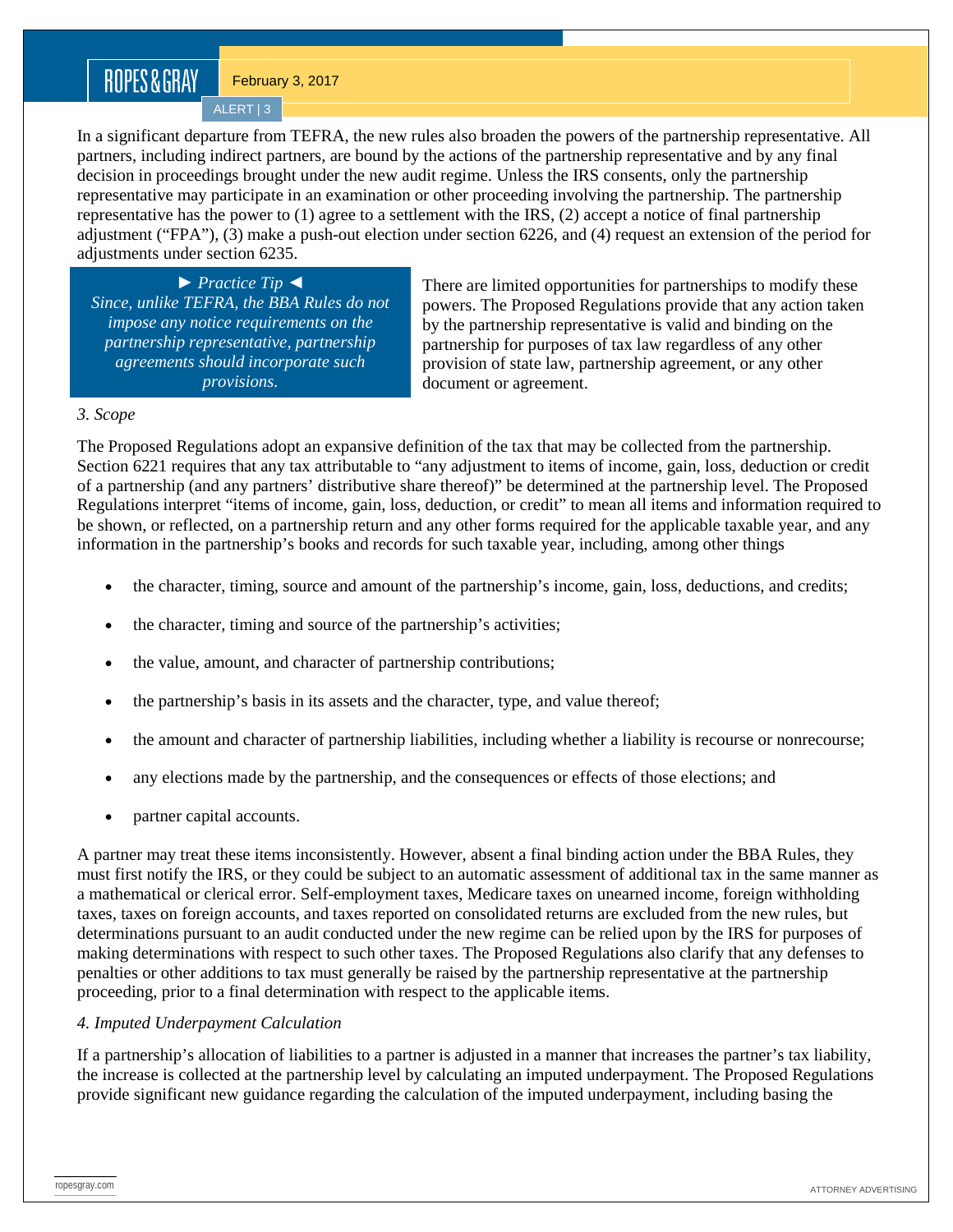ALERT | 4

amount on the application of the highest rate of federal income tax, as well as establishing all other assumptions in favor of the government. It is likely that the imputed underpayment calculation will nearly always result in an overestimation of tax due, and it will be incumbent upon the partnership representative to demonstrate that any reductions should be made.

### a. Calculation of the Imputed Underpayment—Grouping and Netting of Adjustments

To calculate an imputed underpayment, partnership adjustments are grouped into categories in the following order: (1) adjustments that reallocate items among the partners (reallocation grouping), (2) adjustments to the partnership's credits (credit grouping), (3) all remaining adjustments (residual grouping). Within each grouping, partnership adjustments are further grouped into subgroupings based on preferences, limitations, restrictions, and conventions, such as source, character, and holding period. The IRS will net items within the same grouping or subgrouping for a single taxable year. For example,

► *Practice Tip* ◄ *The ability to specially allocate adjustments when calculating specific imputed underpayments is an innovation by the IRS and could make it easier for partnerships to calculate imputed underpayments in an equitable manner.*

it will net all ordinary adjustments (assuming no other restrictions under the Code) separately from capital adjustments.

The IRS will then proceed to calculate a general imputed underpayment which takes into account all adjustments. It also has discretion to calculate one or more specific imputed underpayments where certain items were allocated to a single partner or subgroup of partners.

### b. Modification of an Imputed Underpayment

To correct (at least partially) potential overstatements of tax due under the new regime as a result of the default imputed underpayment regime, section 6225 and the Proposed Regulations include modification procedures. The Joint Committee on Taxation observed that the intent of these procedures was to "determine the amount of tax due as closely as possible to the tax due if the partnership and partners had correctly reported and paid while at the same time to implement the most efficient and prompt assessment and collection of tax attributable to the income of the partnership and partners."

If a notice of proposed partnership adjustment sets forth an imputed underpayment, the partnership representative may request modification of the amount within 270 days. The partnership may not challenge adjustments that do not result in an imputed underpayment until it receives an FPA.

#### c. Types of Modifications

The Proposed Regulations provide seven enumerated types of modifications the IRS will consider if requested by the partnership. In general, a partnership may request any or all of the types of modification.

## i. Amended Returns

► *Practice Tip* ◄

*In the case of a tiered partnership, the imputed underpayment can be reduced if an indirect partner files an amended tax return (and pays resulting tax and penalties). However, an upper-tier partnership may want to file amended returns in order to protect attributes such as tax basis. In such a case, it must also pay the imputed underpayment amount.*

A partnership may request modification of an imputed underpayment if the partnership representative provides affidavits from each relevant partner that the partner filed amended returns for the reviewed year and made appropriate payments. In the case of a reallocation adjustment, in order for the IRS to approve the modification, all partners affected by the reallocation adjustment must file amended returns related to the reallocation adjustment.

If the IRS approves the modification request based on a partner's amended return, the partner loses its ability to file, without IRS consent, further amended returns for the modification years with respect to the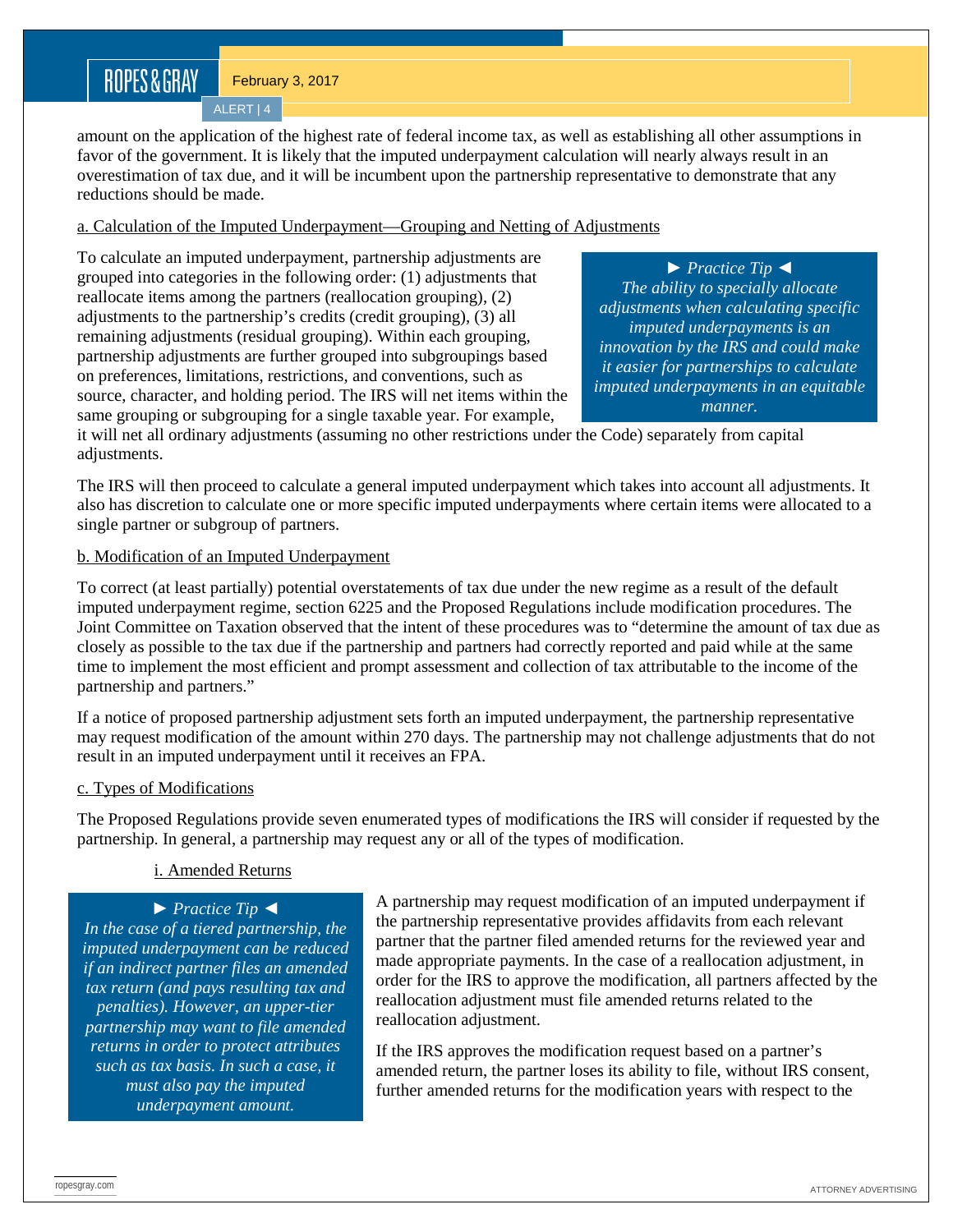relevant items. This prohibition should not affect the ability of a partner to file subsequent amended returns resulting from adjustments in a proceeding for a different partnership or a different taxable year.

## ii. Tax-Exempt and Foreign Partners

A partnership may request modification based on the status of its tax-exempt and foreign partners, but only to the extent that the partnership demonstrates to the satisfaction of the IRS that the tax-exempt or foreign partner would not have been subject to tax with respect to the adjustment allocable to the partner for the reviewed year.

### iii. Rate Modification

ALERT | 5

A partnership may request modification of an imputed underpayment by changing the tax rate applied to the portion of the total netted partnership adjustment allocable to a C corporation or an individual with respect to capital gains and qualified dividends. Such lower rate, however, will be the highest rate applicable to the partner with respect to the type of income in question.

### iv. Certain Passive Losses of Publicly Traded Partnerships

Publicly traded partnerships, as defined in section  $469(k)(2)$  ("PTPs"), may request modification of an imputed underpayment in the case of a net decrease in a specified passive activity loss for specified partners. This modification is available both to partnerships that are PTPs and with respect to partners (and indirect partners) that are PTPs.

### v. Other Forms of Modification

The IRS also proposed three additional methods of modification not included in the BBA Rules. First, it allows a partnership to request modification of the number and composition of imputed underpayments. Second, a special modification is allowed for partners that are RICs and REITs where they can show that they have followed the procedures for deficiency dividends laid out in section 860. Third, the IRS will allow an appropriate modification based on the contents of a closing agreement entered into under section 7121. The IRS also reserved its ability to consider alternative types of modification not discussed in the Proposed Regulations.

#### d. Treatment of Adjustments that Do Not Result in Imputed Underpayment

Section 6225 requires that partnership adjustments that do not result in an imputed underpayment be taken into account by the partnership in the "adjustment year," the taxable year in which the adjustment decision becomes final. However, both the BBA Rules and Proposed Regulations are silent with respect to the allocation of these adjustments, presumably leaving their allocation to the partnership agreement.

## *5. Push-Out Election*

The BBA Rules allow a partnership, after being given an FPA, to "push-out" partnership adjustments to its partners rather than pay tax at the partnership level. Partnerships have a short window to do this and must provide their partners and the IRS an allocation of items of gain, loss, deduction, and credit among their partners. The Proposed Regulations conceive of an innovative approach to push-out adjustments, requiring that partnerships calculate a "safe-harbor" tax, interest and penalty amount for each partner in a similar manner to the calculation of the imputed underpayment. Partners may opt to pay this tax in lieu of recalculating the tax due on the reviewed year (and intervening year) returns. With the permission of the IRS during the course of an audit, partnerships may also calculate this tax regarding some, but not all, proposed adjustments.

If the IRS determines that the partnership has ceased to exist, either because it no longer conducts any business or does not have the ability to pay in full the amount owed under the Proposed Regulations, an automatic push-out goes into effect. In such a case, the partnership must furnish statements to former partners indicating their share of the adjustments, or the IRS will do so.